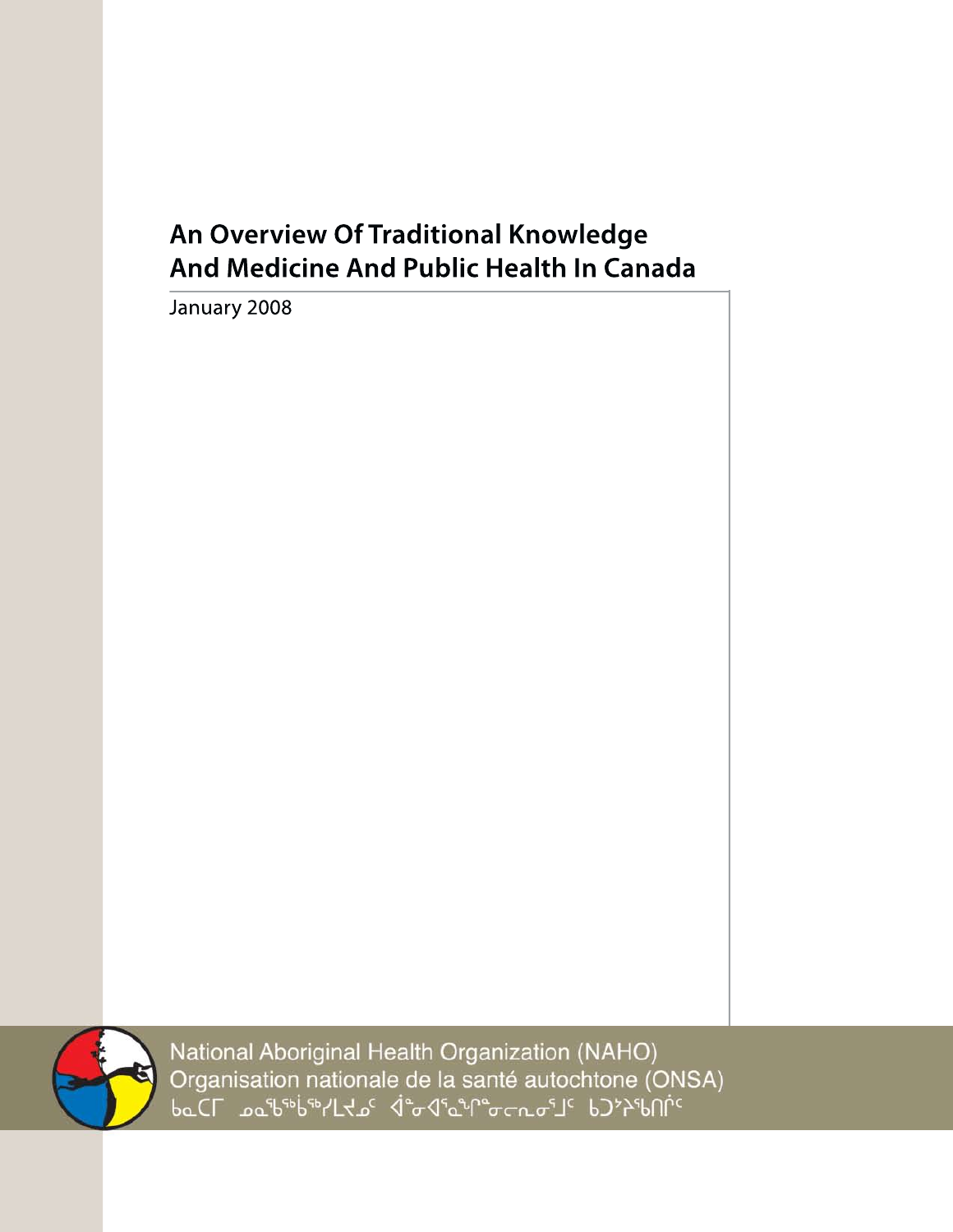Report title: *An Overview Of Traditional Knowledge And Medicine And Public Health In Canada* 

© Copyright 2008 National Aboriginal Health Organization

ISBN 978-0-9783246-9-8

Date Published: January 2008

OAAPH [now known as the National Aboriginal Health Organization (NAHO)] receives funding from Health Canada to assist it to undertake knowledge-based activities including education, research and dissemination of information to promote health issues affecting Aboriginal persons. However, the contents and conclusions of this report are solely that of the authors and not attributable in whole or in part to Health Canada.

The National Aboriginal Health Organization, an Aboriginal-designed and -controlled body, will influence and advance the health and well-being of Aboriginal Peoples by carrying out knowledge-based strategies.

This report should be cited as:

National Aboriginal Health Organization. (2008). *An Overview Of Traditional Knowledge And Medicine And Public Health In Canada*. Ottawa: Author.

For queries or copyright requests, please contact:

National Aboriginal Health Organization 220 Laurier Avenue West, Suite 1200 Ottawa, ON K1P 5Z9 Tel: (613) 237-9462 Toll-free: 1-877-602-4445 Fax: (613) 237-1810 E-mail: info@naho.ca Website: www.naho.ca

Under the *Canadian Constitution Act, 1982*, the term Aboriginal Peoples refers to First Nations, Inuit and Métis people living in Canada. However, common use of the term is not always inclusive of all three distinct people and much of the available research only focuses on particular segments of the Aboriginal population. NAHO makes every effort to ensure the term is used appropriately.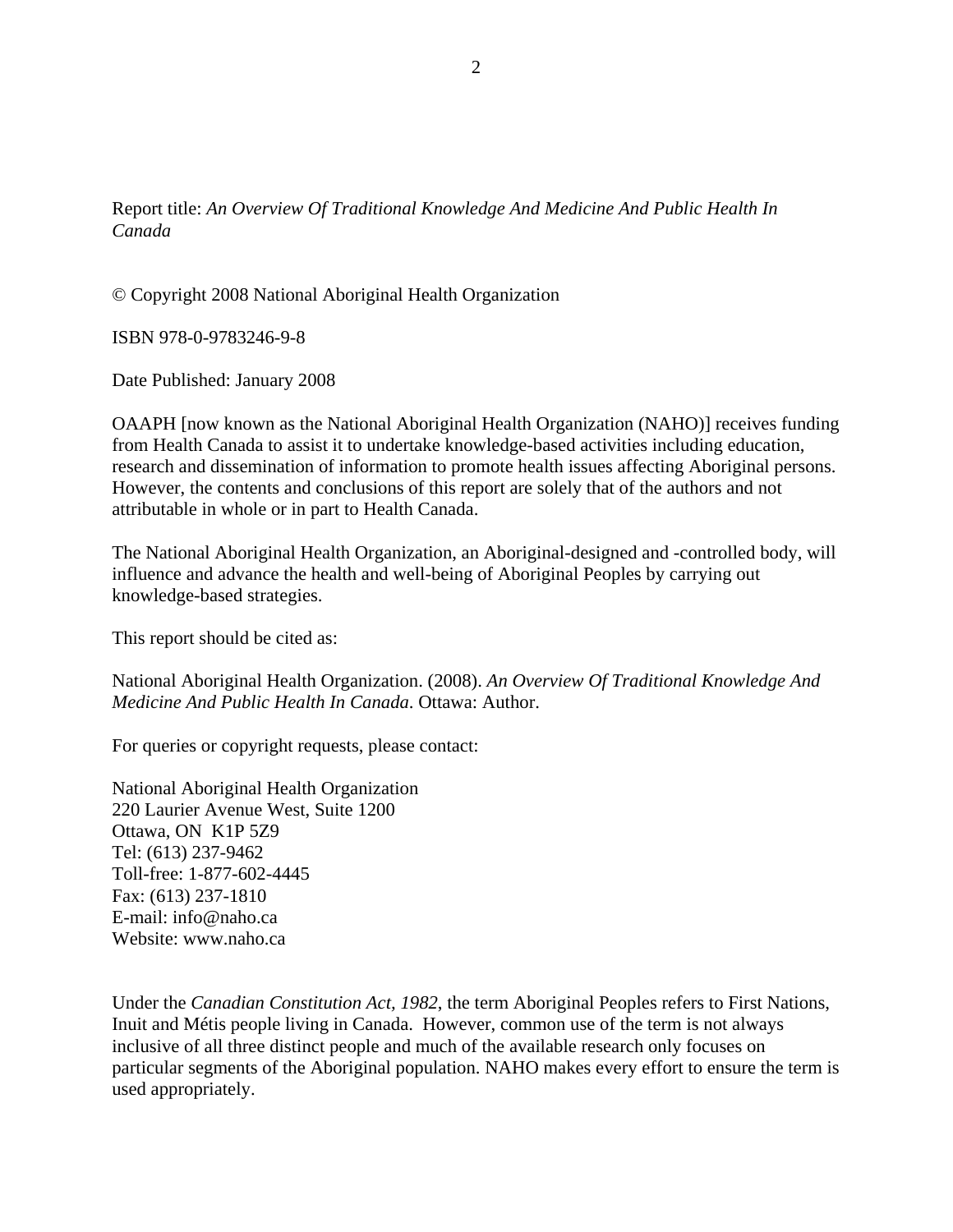# <span id="page-2-1"></span>**INTRODUCTION**

For Indigenous Peoples living in Canada and around the world, the inter-relationships between the physical, mental, spiritual, and emotional aspects of being are integral to individual and community health. This holistic view is increasingly being acknowledged and accepted by the mainstream health community, and is often described in relation to non-medical, or social, determinants of health, such as education, housing, economic status, social capital, etc. Relying solely on bio-medical concepts of disease and of health — as is often the case in western health — is not necessarily an effective system for disease prevention and public health in Aboriginal populations. Culture and ethnicity are among the key determinants of health now being recognized by Health Canada, Canada's federal health ministry. Research has demonstrated that culture and ethnicity are important to individual and community health because they influence an individual's interaction with the health care system, their acceptance of and participation in preventative health programs and services, their lifestyle choices, and their access to health information.

# <span id="page-2-0"></span>**THE LAND**

Canada claims sovereignty over an area covering nearly 10 million square kilometres. Geographically it is the second largest country in the world, spanning six time zones. Biological environments range from Arctic conditions in the Far North to temperate rainforests on the Pacific coast, and include some of the most fertile agricultural systems in the world. It also includes many of the largest remaining stands of boreal forest covering, in total, almost 15 per cent of territory across the heart of the country. The diversity of the land has resulted in a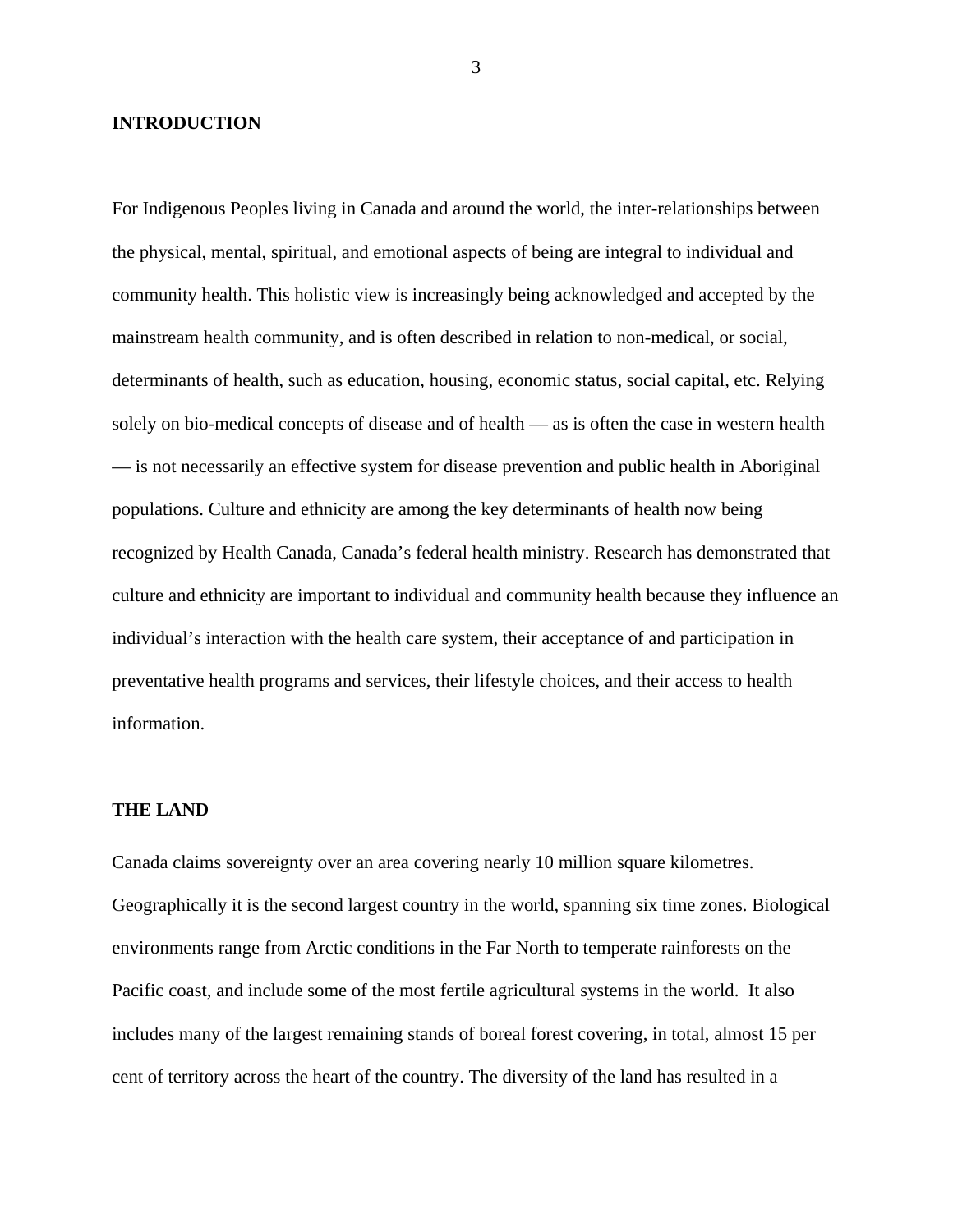<span id="page-3-0"></span>diversity of Aboriginal Peoples, cultures and languages. Of fundamental agreement across these cultures is the importance of the land to their concepts of identity, place, and health.

#### **THE PEOPLE**

Canada is a confederated parliamentary democracy, with 10 provinces and three territories and has a population of approximately 33 million people. It is also one of the most culturally diverse countries in the world, and has two official languages — English and French. Of the Canadian population, 4.4 per cent, or over 1.4 million people, self-identify as having Aboriginal ancestry. The *Constitution Act, 1982,* acknowledges three Aboriginal Peoples in Canada — First Nations, Inuit and Métis. Aboriginal Peoples in Canada are subject to an array of legislation and other geographic, cultural and political boundaries and barriers when accessing programs and/or services. Aboriginal Peoples living in Canada are culturally, historically, linguistically, and socially diverse, as is their relationship with the federal and provincial/territorial governments. For example, the federal government administers a national health insurance program for First Nations and Inuit called the Non-Insured Health Benefits Program, but Métis do not have access to this program nor to many other 'Aboriginal' programs offered by the federal government. First Nations governments on reserve are eligible to take control of community health services through the Health Transfer Program, yet this program does not apply to Inuit or the Métis. Canada's three constitutionally recognized Aboriginal Peoples suffer a significantly lower health status than the general population. A range of socio-economic factors such as poverty and unemployment, overcrowded and inadequate housing, and high rates of addictions, suicide and unintentional injury negatively impact physical, emotional, mental, and spiritual health. In 2001, 17 per cent of First Nations, Inuit and Métis in non-reserve areas were living in crowded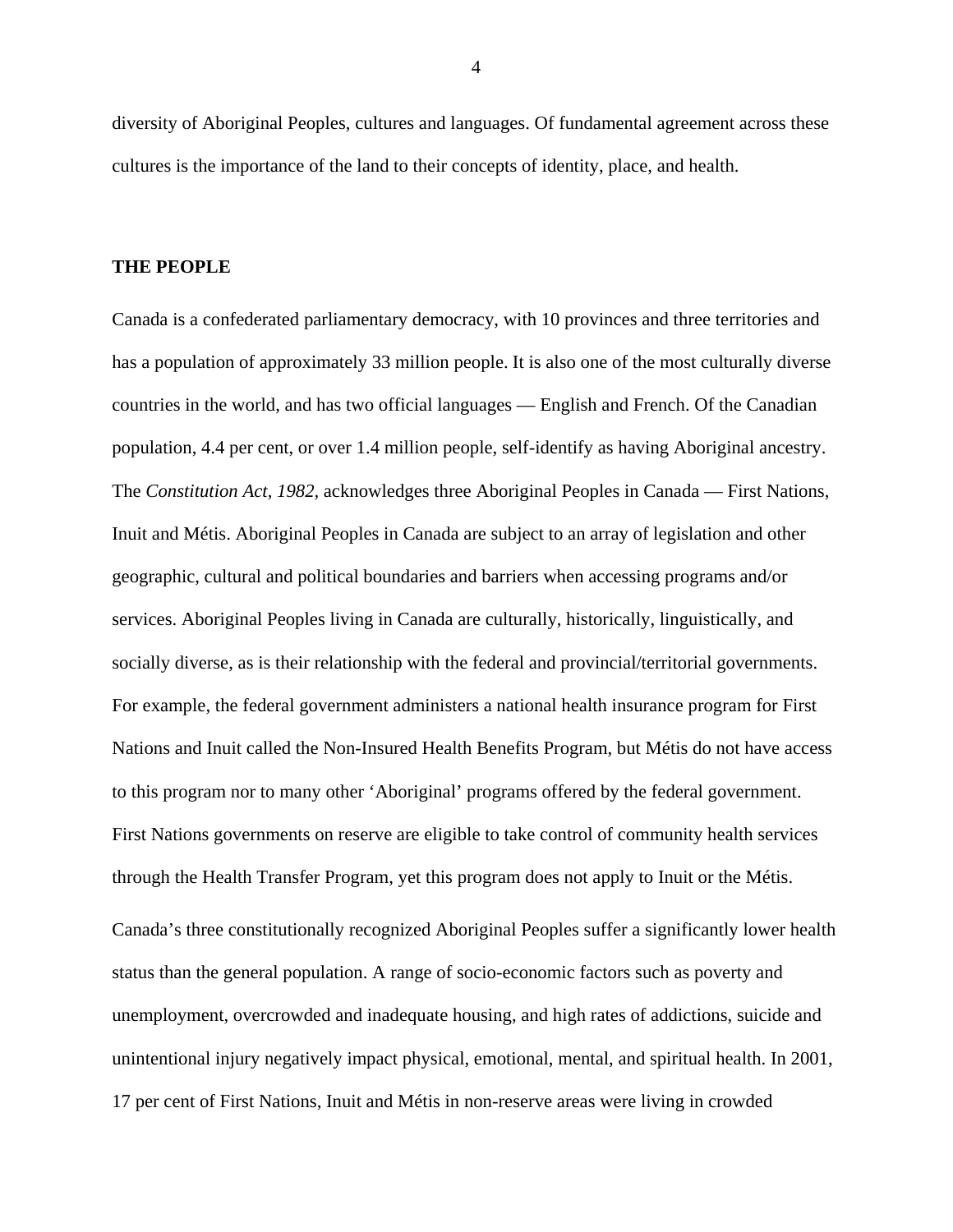conditions, compared to seven per cent of the total Canadian population.<sup>[1](#page-2-0)</sup> Tuberculosis is affecting Aboriginal Peoples at a rate six times that of the national average, and diabetes rates are as much as four times that of the mainstream population. The life expectancy for Inuit is on average 10 years less than the Canadian average. In urban centres, 60 per cent of Aboriginal children live below the poverty line. $2$ 

#### TRADITIONAL KNOWLEDGE AND LANGUAGE

"Speaking our own languages makes us strong in spirit, minds and heart. Language is like a song we need to hear all the time."[3](#page-2-1)

Language is integrally linked to indigenous knowledge and practices. Without the continuance of language, a People's relationship with the land with which they live, their health and well-being, and cultural and traditional practices are compromised, as the means of transferring the complexities of indigenous knowledge is lost. There are 11 major indigenous language 'families' in Canada, representing more than 50 indigenous languages. Of these languages, only three are expected to survive.<sup>[4](#page-2-1)</sup> In 2001, among Aboriginal languages reported as mother tongue, the three largest groups were Cree (80,000 people), Inuktitut (29,700) and Ojibway (23,500). Of those reporting Inuktitut as their mother tongue, 64 per cent live in Nunavut, and 30 per cent live in Quebec. Three-quarters of the Cree-speaking population live in Western Canada.<sup>[5](#page-2-1)</sup> In a 2002 public opinion poll conducted by the National Aboriginal Health Organization, 57 per cent of Métis and 63 per cent of First Nations respondents identified the loss of land and culture to be significant contributors to poor health.<sup>[6](#page-2-1)</sup> Métis children aged 14 and under are less likely than their Inuit and First Nations peers to speak or understand an Aboriginal language.[7](#page-2-1)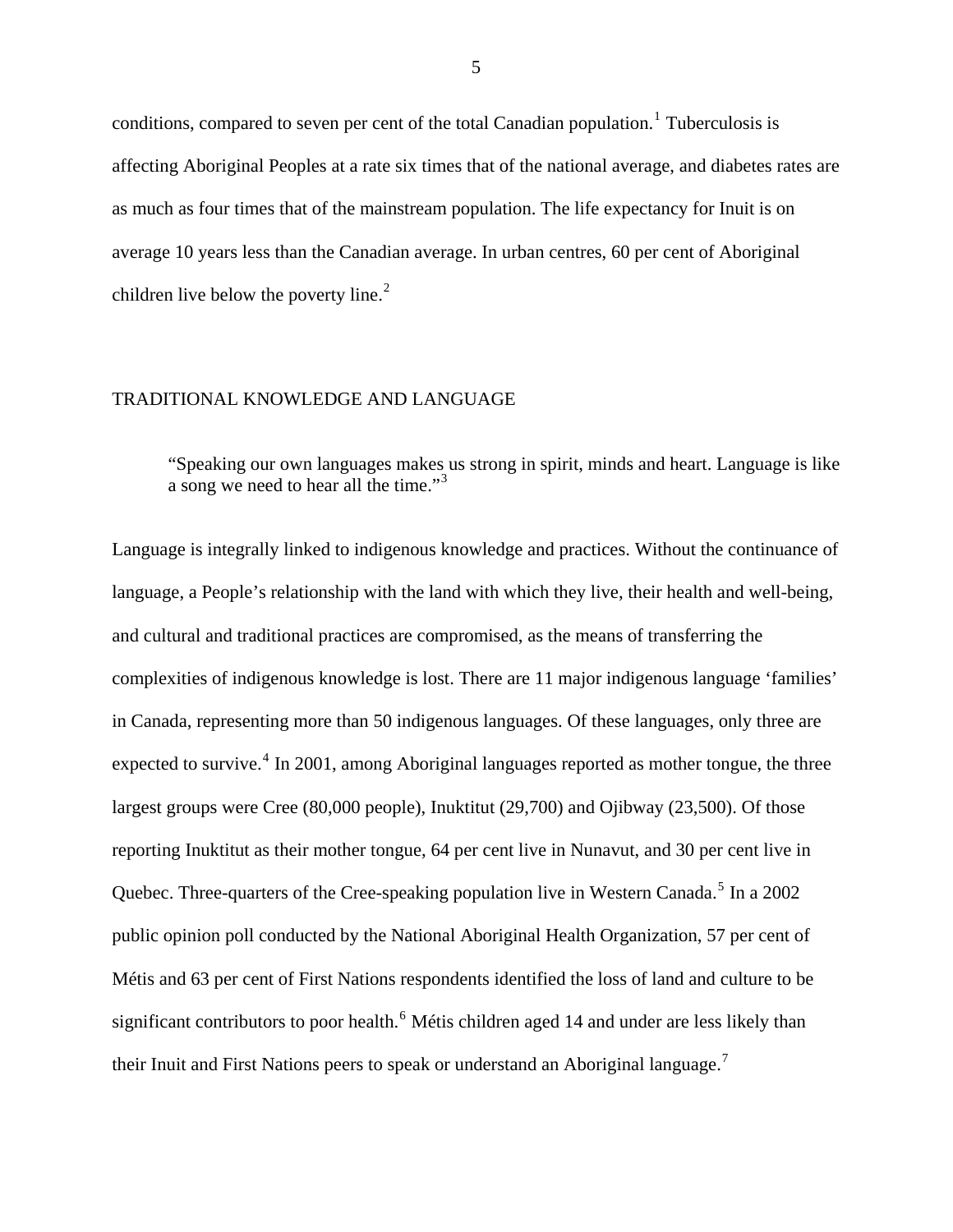# **HEALTH PRACTICES IN CANADA**

Canada has a publicly funded national health care system, with various national, provincial, and territorial responsibilities, jurisdictions, and delivery systems. In 2002, Canada ranked fourth among G8, the eight largest industrialized economies, in total health expenditures as a percentage of Gross Domestic Product (GDP).<sup>[8](#page-3-0)</sup>

While a commitment to equitable and publicly available health care is one of Canada's defining values, the health care system is under tremendous strain. Health care consumers and patients have faced increasing wait-times to access a range of health care services, from emergency room services to diagnostic tests and surgeries. The use of prescription drugs is the fastest growing category of health spending. According to the Canadian Institute on Health Information, spending on prescription drugs has increased five-fold since 1985, and totaled \$21.4 billion in 2004. This represents an average expenditure of \$681 per Canadian in 2004.<sup>[9](#page-3-0)</sup>

Canadians, like their counterparts in the industrialized world, are increasingly turning to alternative or complementary therapies. A 1994 study by Statistics Canada reported that approximately 15 per cent of Canadians had used complementary therapies in the previous year. By 1997, an Angus Reid poll indicated that 42 per cent of respondents had used at least one form of alternative therapy. The most commonly used forms of alternative medicines were chiropractic care (36 per cent), massage and relaxation techniques (23 per cent each), and prayer  $(21 \text{ per cent})$ .<sup>[10](#page-3-0)</sup> Nearly 90 per cent of those respondents who utilized alternative therapies found the care they received to be either "very" or "somewhat" helpful. The most common reasons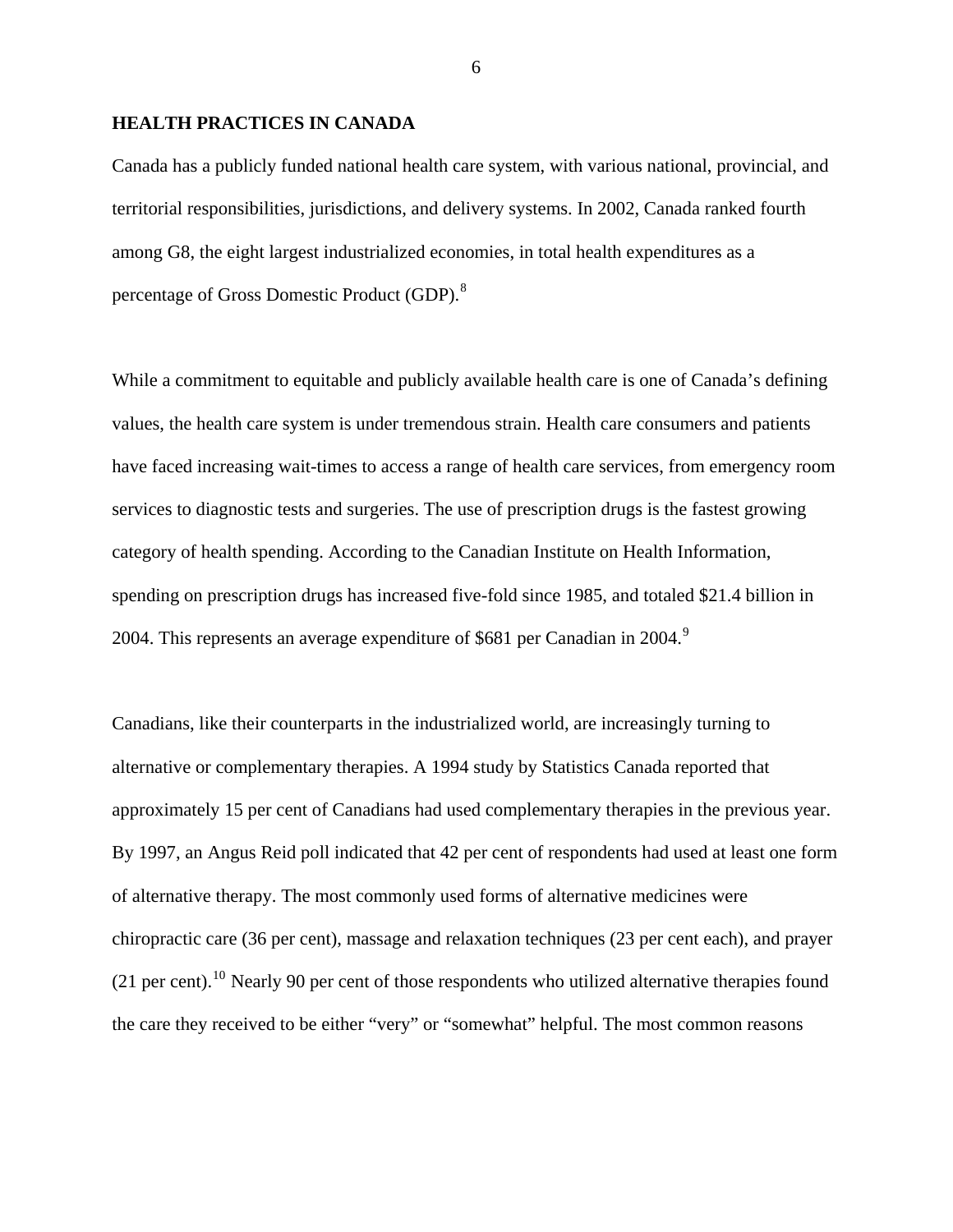given for using alternative therapies were to either prevent future illnesses, or to maintain health and vitality. $^{11}$  $^{11}$  $^{11}$ 

Traditional medicines and practices remain an important part of the lives of Inuit, Métis and First Nations in Canada. A report conducted for the Ontario Women's Health Council in 2003 indicates that of 276 Aboriginal women respondents, 72.1 per cent reported consulting traditional healers, and 42.0 per cent sought out the services of medicine people.<sup>[12](#page-3-0)</sup> Even in an urban setting, a significant number of Aboriginal Peoples access traditional medicines. According to the 2001 Aboriginal Peoples Survey, about 34 per cent of Aboriginal people living in urban areas had access to traditional medicines.

Cultural and spiritual practices in many cases cannot be separated from Aboriginal concepts of health and healing practices and are as diverse as the many Peoples that utilize them. Historically, many of these practices were denounced, devalued, and in some cases, outlawed specifically through legislation such as the Indian  $Act^{13}$  $Act^{13}$  $Act^{13}$ . The imposition and influence of Christian-based religions has also had a major impact on diminishing the transmission, use and perceptions of traditional practices such as shamanism in the Arctic.<sup>[14](#page-3-0)</sup> There have been and continue to be, however, many individuals in First Nations, Inuit, and Métis communities who have taken on the responsibility of carrying this knowledge. This includes the collection and use of natural remedies as well as some fundamental concepts of public or population health which flow naturally from Aboriginal concepts of land, languages and relationships within communities — which is generally referred to as indigenous or traditional knowledge.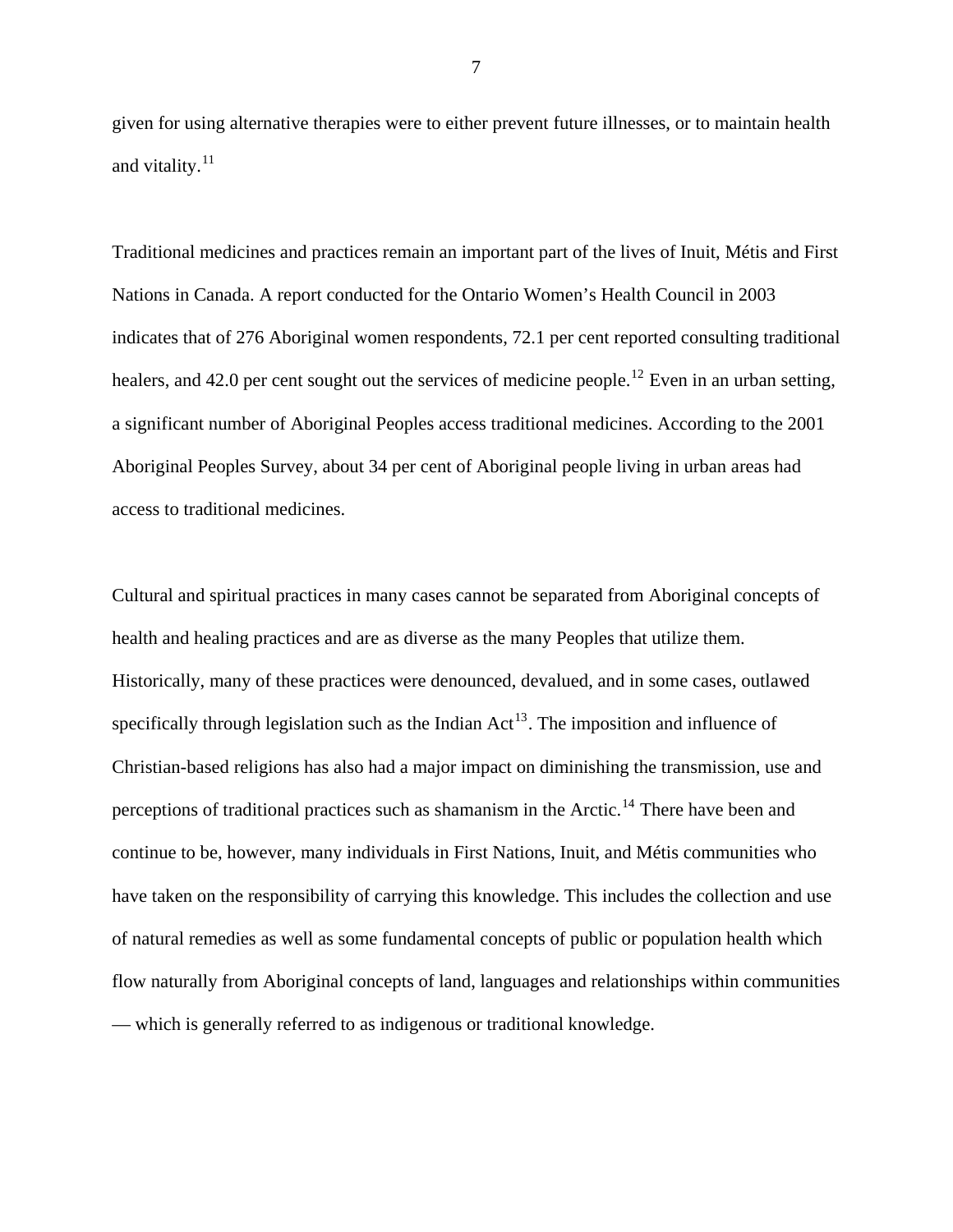There is increasing recognition of the value of indigenous knowledge and practices, and their potential contribution to increasing the health and wellness of First Nations, Métis and Inuit in Canada. As the Canadian government contends with the many financial and human resource pressures that have an impact on the health care system across the country, there is also increasing interest in the potential application of indigenous practices to enhance public health prevention and promotion programs and interventions. There is an emerging recognition among decision-makers and program and service designers that programs and services targeted to indigenous peoples must reflect indigenous knowledge, values, and principles to affect positive health outcomes.

There are a range of national, provincial and territorial health policies, strategies and initiatives in Canada. The Province of Ontario, home to more than 200,000 Aboriginal people, <sup>[15](#page-3-0)</sup> has an Aboriginal Healing and Wellness Strategy.[16](#page-3-0) The Strategy funds four major types of initiatives — community wellness workers, crisis intervention teams, health liaison and health outreach as well as specialized projects such as healing lodges, treatment centres, and Aboriginal health access centres. These and similar programs are, however, an exception and not the norm across the country. Integration of indigenous knowledge and healing practices in Canada, in partnership with Inuit, Métis and First Nations communities, continues to be fragmented and implemented at an *ad hoc* basis.

There are immediate opportunities to advocate for the recognition and integration of Aboriginal traditional knowledge and practices into national public health policy. The federal government has recently created a national public health agency mandated to develop a public health agenda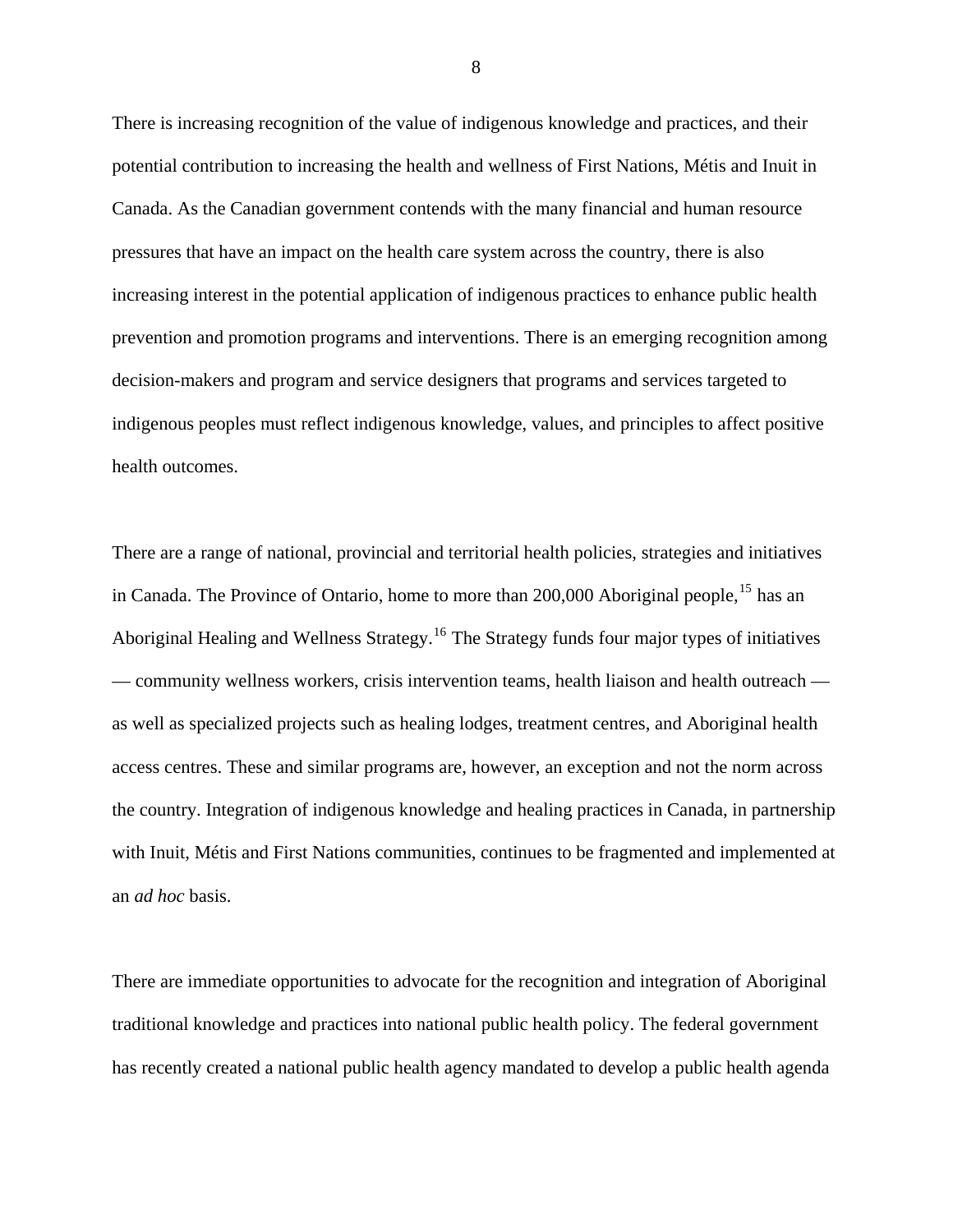and policy in Canada. The impetus for the creation of this body was Severe Acute Respiratory Syndrome, or SARS, which caused a public health crisis in Canada in 2003. While the mainstream population is focusing on emergency responses to imminent health emergencies and the promotion of healthy lifestyles, the Aboriginal population of Canada is viewing this as an opportunity to continue addressing the many and broad social and environmental factors that negatively affect their health. It also provides an opportunity to create appropriate health approaches and interventions based on indigenous culture, language and knowledge.

## **CASE STUDIES**

Given the diversity and complexity of the cultural, geographic and jurisdictional landscape of Canada, this paper presents three case studies that illustrate some unique approaches to traditional knowledge and medicine and public health in Canada.

#### **Midwifery Services: The** *Innulitsivik* **Health Centre**

There are approximately 45,000 Inuit in Canada, living in 53 remote communities along the Arctic coastline. These communities span four time zones, and over 90 per cent are only accessible by air travel year-round. Most Inuit came into contact with outsiders in the 1950s, moving into permanent settlements soon after. Some argue that the federal efforts to move Inuit into communities was an exercise to assert Canadian sovereignty in the Arctic, although the federal government contends it was in order to provide health care and other social services to Inuit as citizens of Canada. Western medical practices were originally introduced by a range of outsiders including whalers, Europeans involved in the fur trade, clergy and later by British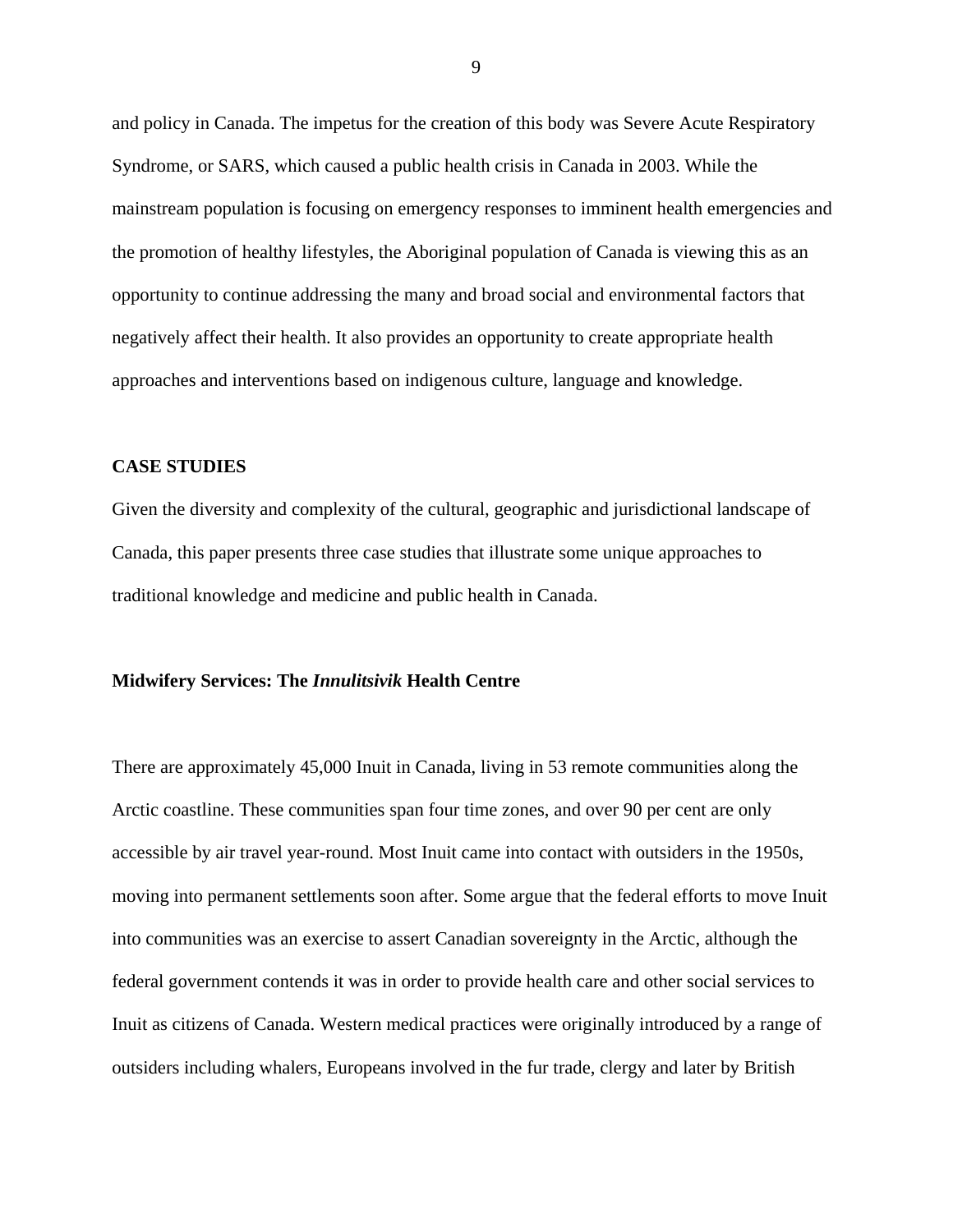public health nurses. Over time, nursing stations were established in all the communities, but physicians and most other health services remain scarce.

With the imposition of western medicine came the medicalization of childbirth, and the criminalization of the practice of traditional Inuit midwifery. Expectant mothers are still routinely evacuated thousands of miles from their families and homes to give birth in southern hospitals. This separation from families and homes has been linked to a decrease in birth weights, an increase in birthing complications, an increased likelihood of post-partum depression, and an unnecessary strain on family relations.<sup>[17](#page-3-0)</sup>

There is currently a resurgence of interest in the reintroduction of traditional Inuit midwifery and birthing practices and "bringing birth back to the community,"<sup>[18](#page-3-0)</sup> with different Inuit regions offering varying degrees of access to such services. In the Nunavik region of Quebec, Inuit women are served by medical facilities in three communities that offer integrated Inuit midwifery with the support of western medicine, as required.[19](#page-3-0) The *Innulitsivik* Health Centre in Puvirnituq, Nunavik has been operating since 1986. This centre is unique in that maternity services are provided by a team made up of both traditional Inuit midwives and western medical practitioners, and protocols for maternal care are set by an interdisciplinary council. The *Innulitsivik* Centre also provides 'on the job' midwifery training. Inuit midwives are the lead caregivers for maternity, including pre- and post-natal care. The midwives have access to a variety of western medical services with on-site physician services, and specialist consultations are conducted by phone or medevac.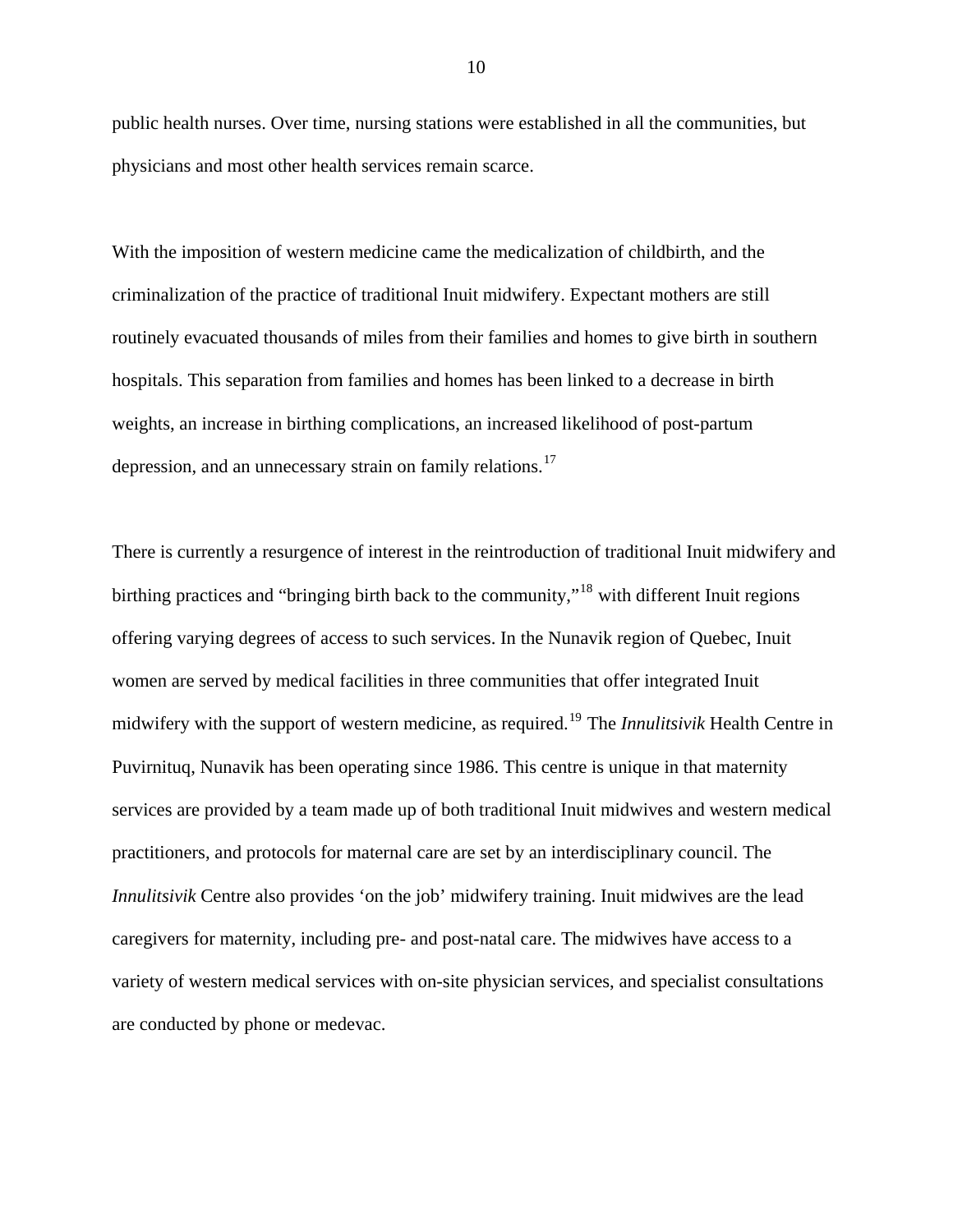The James Bay and Northern Quebec Agreement (JBNQA) was signed in 1975.<sup>[20](#page-3-0)</sup> This agreement between the federal and provincial governments, energy and development corporations, and the Grand Council of the Crees (Quebec), and the (then) Northern Quebec Inuit Association, was one of the first indigenous land claim agreements in Canada. The agreement addresses *inter alia* the land regime, environmental and social protection, local government provisions, education, and health and social services. Part 9, Section 15 of this agreement defines the Nunavik Regional Board of Health and Social Services as the body responsible for all provincial and federal health services for the region of Nunavik, including the *Innulitsivik*  Centre. To this end, the Inuit of Nunavik exercise, to a certain degree, control over health service delivery in their region. This centre has become a model of integrative health services, attracting attention from both indigenous and non-indigenous organizations and institutions from across Canada and around the world.

In 1999, the Quebec provincial government legalized midwifery. On the surface, this is a positive event, however, this legislation recognizes only one midwifery training program in the Province of Quebec.<sup>[21](#page-3-0)</sup> Although the act allows for "special arrangements" with Aboriginal Peoples, at this time the Inuit midwives trained at the *Inuulitsivik* Centre are ineligible for licensing in their home province. Fortunately, negotiations have begun with the Quebec Ministry of Health to ensure midwives trained at the centre are eligible for provincial licensing.

A similar birthing centre operates in Nunavut, a third federal territory that was created in 1999, where 85 per cent of the population is Inuit. A birthing centre with Inuit midwives serves one region in the vast territory. Due to funding issues, limited capacity, or provincial/territorial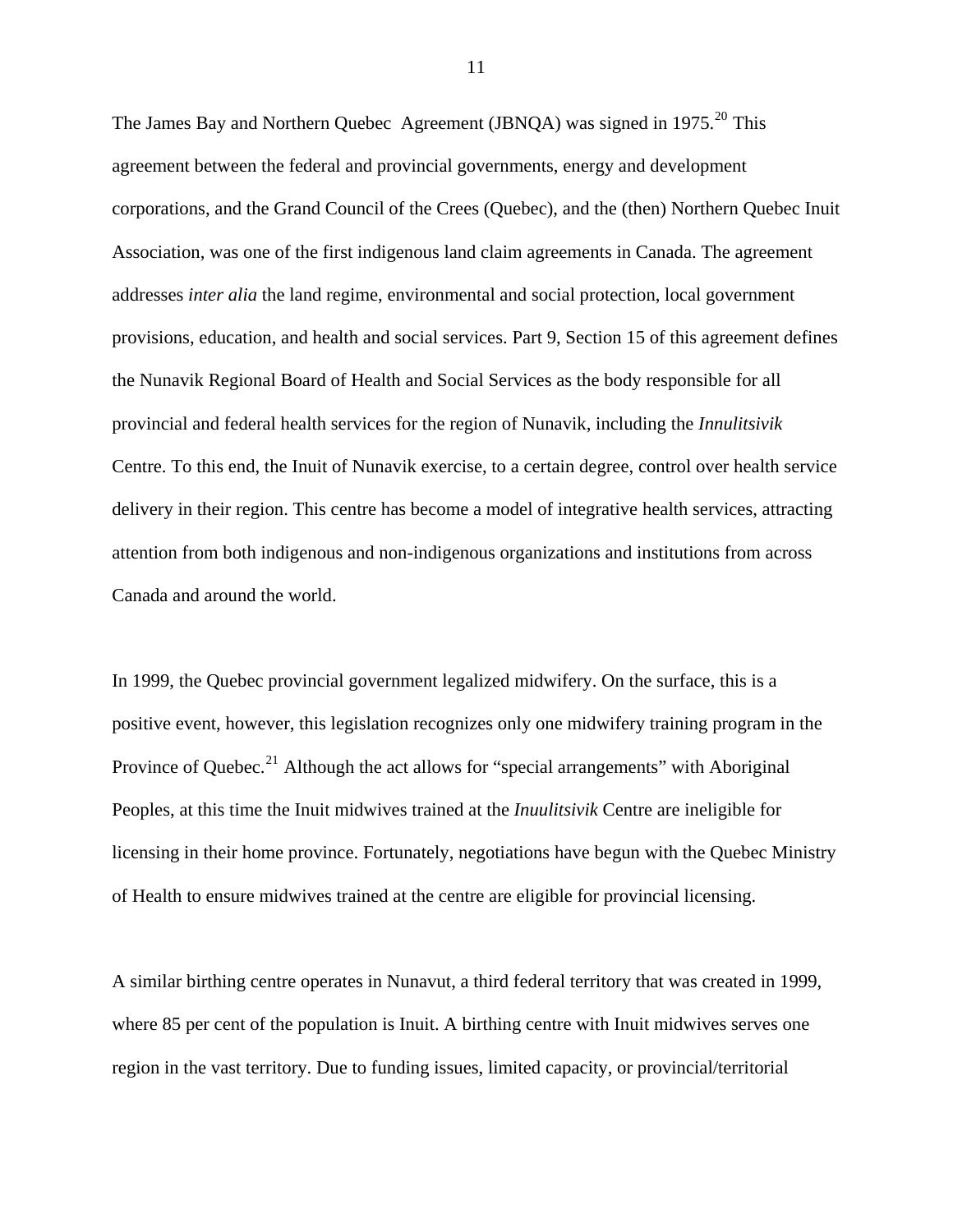legislation, Nunavut's two other regions have little if any access to traditional Inuit midwifery. A new birthing centre is scheduled to open in Cambridge Bay, Nunavut, in the fall of 2005, serving the western region of Nunavut.<sup>[22](#page-3-0)</sup> The centre will employ three midwives. It should be noted that the Nunavut Government has made the integration of *Inuit Quajimajatuqangit*, or Inuit knowledge, a priority in the development of government institutions, programs and services (including health services), and has developed six primary guiding concepts and principles. $^{23}$  $^{23}$  $^{23}$ 

There is increasing provincial and territorial government federal interest in enhancing midwifery services in Inuit communities. This is in response to increasing criticism, both domestically and internationally, of the failure of governments to provide Inuit equitable access to basic health care services taken for granted in southern 'population belt' near the Canada-U.S. border, where the majority of Canadians reside. There is a Canada-wide trend of decreasing numbers of maternity care providers — this trend is most affecting rural and remote communities. Increasing access to traditional midwifery practices would result in a reversal of this trend in Inuit regions.

# **Integrated Healing: The First Nations Health Program at the Whitehorse General Hospital**

The First Nations Health Program at the Whitehorse General Hospital is an innovative program in the Yukon Territory that integrates traditional knowledge and medicines in an in-patient setting. The population of the Yukon is approximately 40,000, of whom approximately 23,000 reside in Whitehorse, the territorial capital. There are 14 First Nations in the Yukon, with a total Aboriginal population of approximately 7,300. The federal government transferred the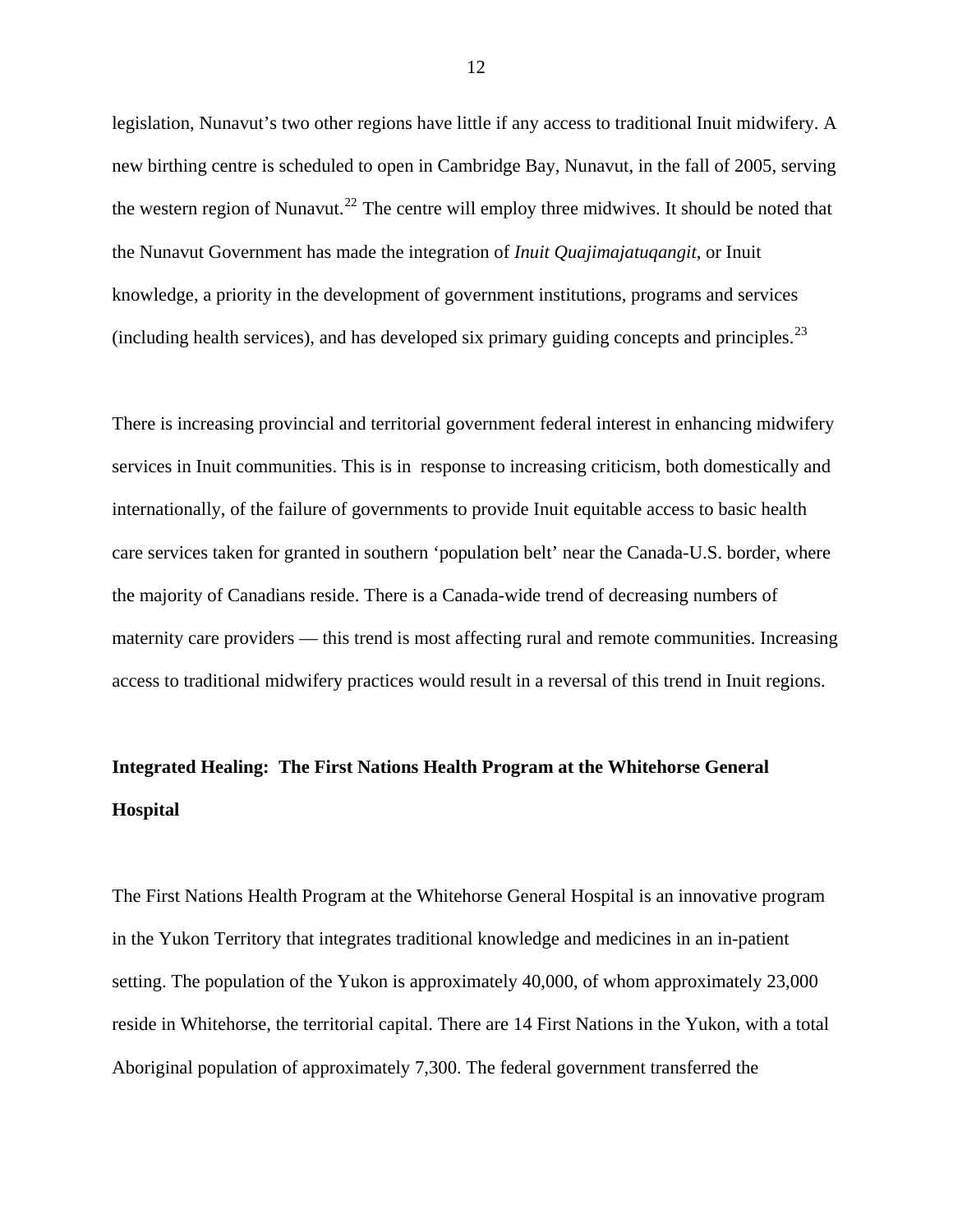responsibility for health care delivery to the territorial government in 1992. The territorial government entered into a third-party agreement with the Council of Yukon First Nations, which oversees the First Nations health program at the Whitehorse General Hospital.

An Elders Working Group developed the program during a series of consultations and visioning exercises held between 1995 and 1998. Its purpose is to advocate for First Nations people at Whitehorse General Hospital to ensure quality and culturally sensitive holistic health care. The Elders were involved in all aspects of the development of the program and services, from visioning of the healing room and gathering traditional medicines, to developing operating policies and job descriptions.

The First Nations Health Program at the Whitehorse General Hospital offers seven programs, including a traditional medicine program. Patients may choose to receive the services of a traditional healer, including traditional medicines. Money is never offered in exchange for treatment. Rather, a gift may be offered to the healer. The traditional medicine program coordinator consults with physicians on traditional medicines and practices to be used, and the program has received increased acceptance by western health practitioners at the hospital. Patients may access a healing room, which was opened in 1999, for ceremonies, funerals, talking circles, preparation of medicines, or for quiet time with family. In 2003, the healing room was given a traditional name – Naa Ku – meaning 'place of healing' in Southern Tutchone.

Traditional medicines, their uses, preparation methods and dosages are documented, and medicines are gathered under the supervision of Elders and medicine people during the summer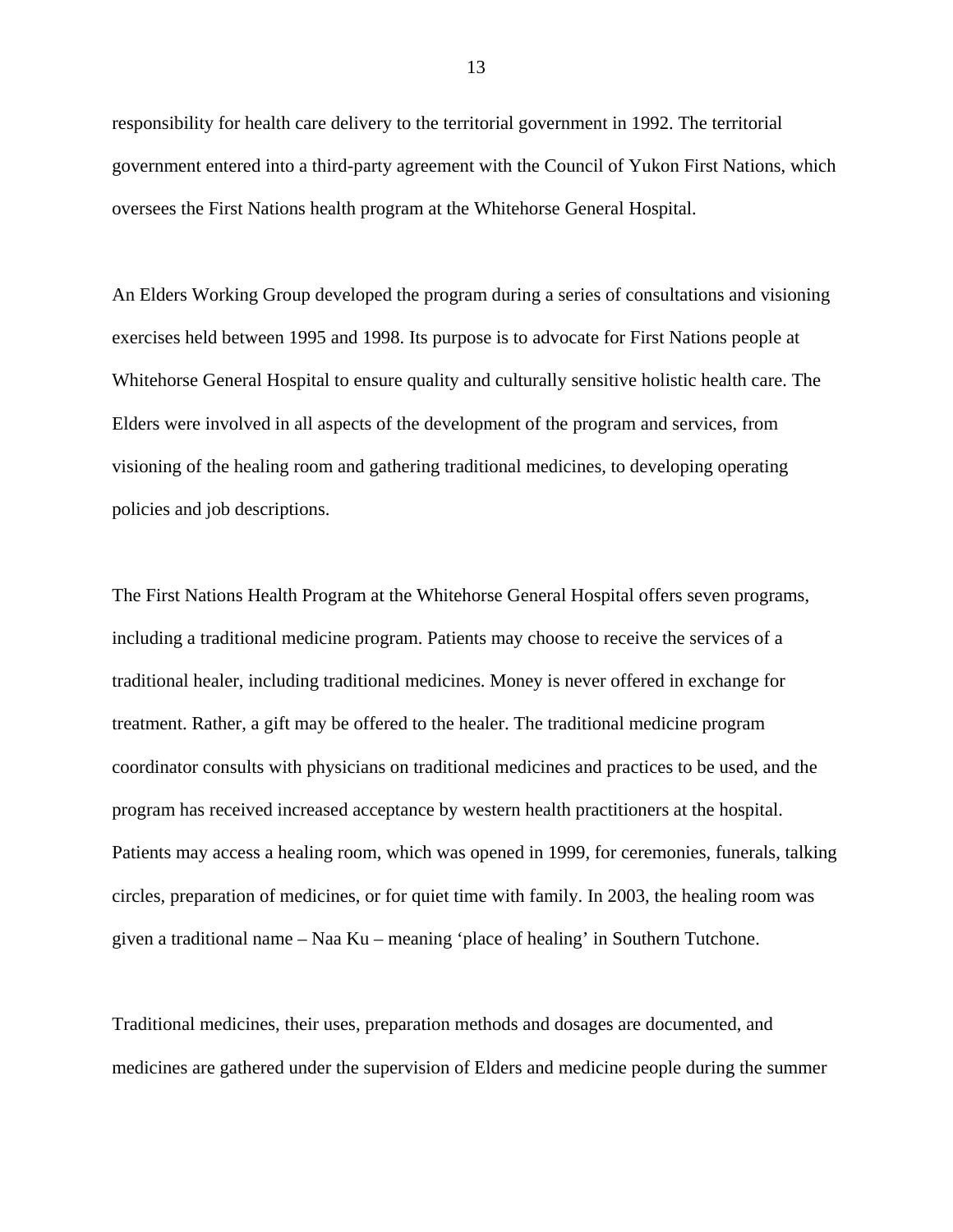months. The program follows the clan system and traditional laws of the indigenous peoples of the Yukon.

Clara Schinkel, a Yukon Elder, says "People passed on the knowledge from one person to another. They usually had certain people that were traditional medicine people, men or women. The knowledge that they carried really went in great depth, traditionally they don't just deal with the symptoms, they deal with the whole thing. A lot of it is caused by emotions that bring about the physical illnesses. The medicine people would deal with all parts of a person: emotional, spiritual, mental and physical. This is what a traditional medicine person would deal with. Families still use traditional medicines."<sup>[24](#page-3-0)</sup>

# **Drug and Alcohol Treatment: Métis Addictions Council of Saskatchewan**

The Métis Addictions Council of Saskatchewan Inc. (MACSI) is one of the longest established Métis-controlled health programs in Canada. MACSI was founded in 1969 to provide rehabilitation, education and prevention services to all Aboriginal peoples seeking help for drug and alcohol abuse in the province of Saskatchewan. Today it operates treatment centres in Regina, Saskatoon and Prince Albert, targeting Métis and First Nations and open to all Saskatchewan residents. MACSI's mission:

To reduce and eventually eliminate the harmful effects of alcohol and drug abuse among Aboriginal people[s] and to assist communities in restoring a balanced and harmonious lifestyle. The key to overcoming the addiction is to restore harmony — to become WHOLE. Each time a client leaves our programs with a feeling of being whole, with an inner peace and equipped with the necessary living skills to continue their journey and assist others, we have achieved our goal. The goal is lifelong recovery — mentally, spiritually, physically and emotionally.<sup>[25](#page-3-0)</sup>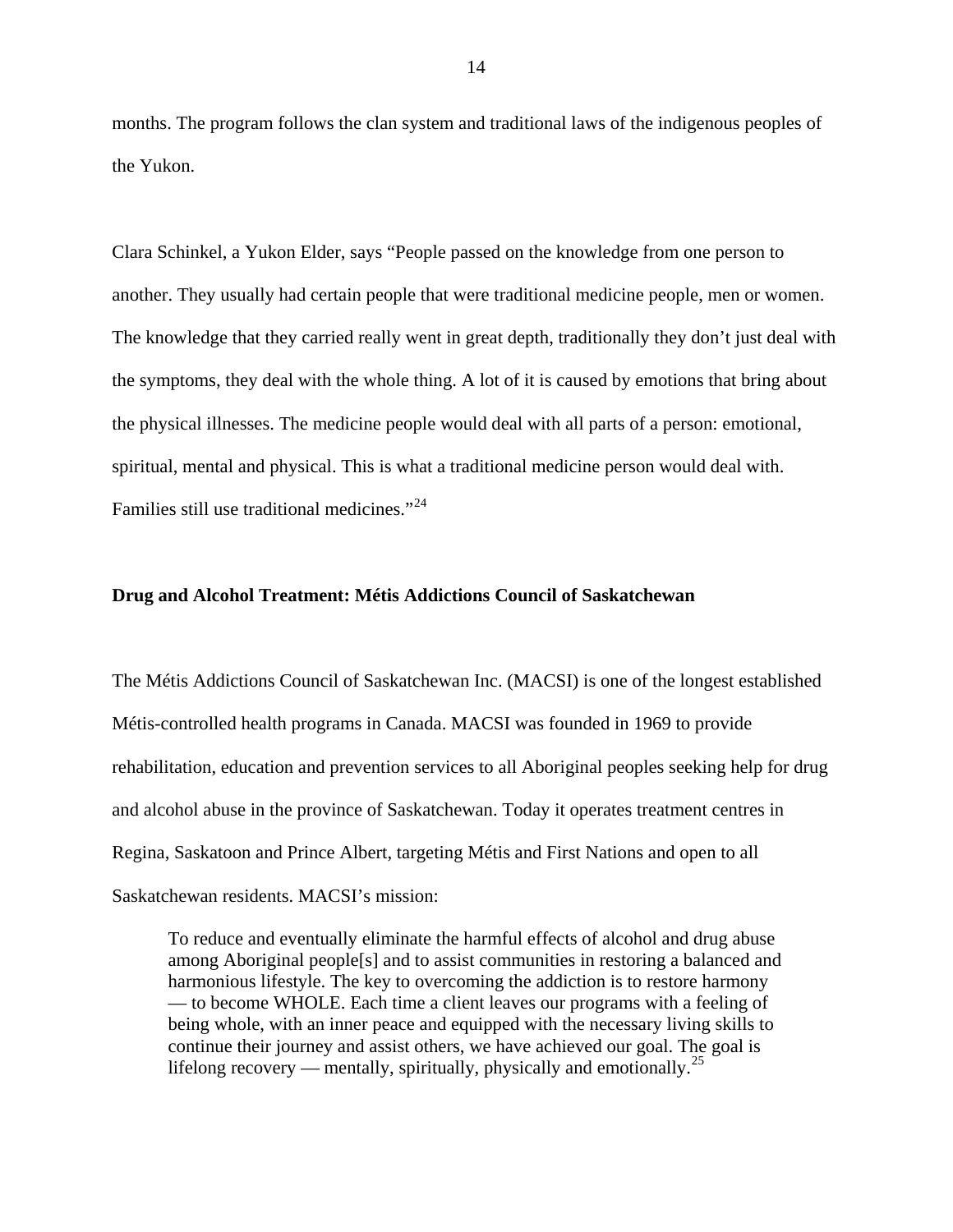MACSI is an affiliate of the Métis Nation – Saskatchewan, a political organization representing the interests of Métis in the province of Saskatchewan, which has a Métis population of approximately  $44,000^{26}$  $44,000^{26}$  $44,000^{26}$  According to Canada's 2001 Census, there are approximately 295,000 self-identified Métis in Canada, representing 30 per cent of the total Aboriginal population.<sup>[27](#page-3-0)</sup> Métis are recognized, along with Inuit and First Nations, in the *Constitution Act, 1982*, as one of Canada's three Aboriginal Peoples.

MACSI receives core funding from the Saskatchewan government and its programs adhere to provincial health care guidelines. In 2003-04, it served over 1,100 clients, the majority Aboriginal. MACSI's primary in-patient treatment services — a 28-day structured program has incorporated a formal, traditional healing component, administered by community Elders, at each of its treatment centres. Reflecting the needs of their clientele, Métis and First Nations Elders conduct on-site group counselling, consistent with cultural protocols, one half-day per week, returning for one-on-one counselling and therapy as requested by individual clients.

Clients are asked to self-identify their Aboriginal status upon intake and are offered the traditional programming component based on their cultural background and preference. In one treatment centre, a qualified staff member provides a cleansing ceremony every weekday morning. Each centre has a room set aside where clients are encouraged to practice their ceremonial and spiritual traditions. Off-site cultural practices, such as sweat lodge ceremonies, are also made available to clients, with all arrangements, including transportation, co-ordinated by MACSI staff.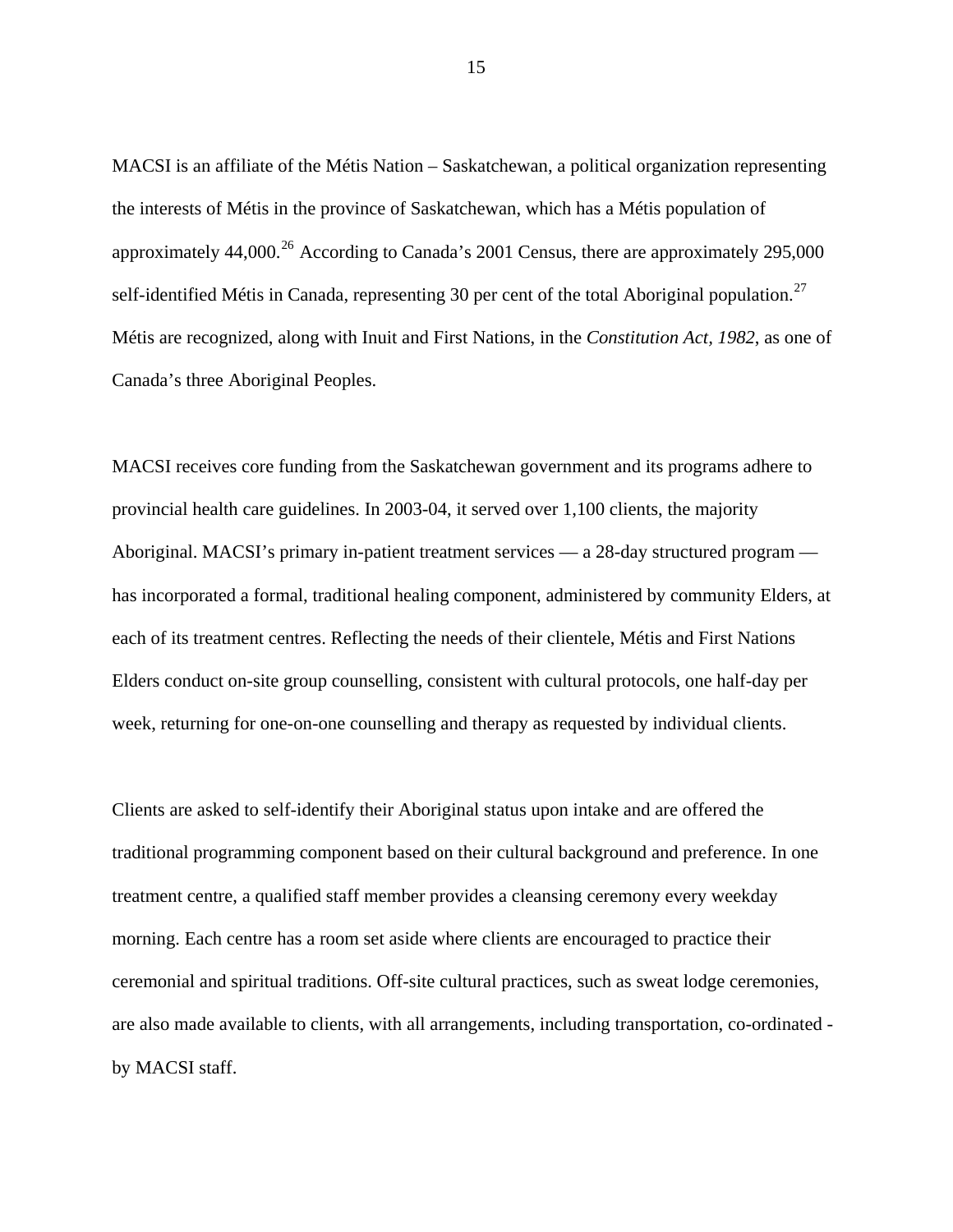Selection of Elders for the program is based on community customs; that is, those who are respected for their knowledge and recognized by their communities as Elders are asked to work with MACSI clients. An honorarium is offered to Elders for their scheduled half-day sessions, and it is common for them to see clients at other times on a volunteer basis. Elders are not regular employees of MACSI. They engage in a working relationship with MACSI and its clients based on traditional protocols.

In the future, MACSI plans to begin serving their clients traditional foods, such as venison and moose meat. This requires a special exemption from the provincial government because fresh meat would be obtained by donation from hunters, as is customary in Métis and First Nations cultures. As well, MACSI is exploring an initiative that will encourage youth to work with Elders to learn of traditional medicines and accompany an Elder to harvest seasonal plants and herbs.

# **CONCLUSION**

There seems to be increasing acceptance of indigenous practices by health care practitioners and policy and decision makers, as evidenced by programs such as the First Nations Health Program in the Yukon and the Aboriginal Healing and Wellness Strategy in Ontario.

However, concurrent with the potential benefits of increased use of traditional medicines, knowledge and practices is the need for adequate protections for all forms of indigenous knowledge. Aboriginal knowledge holders in Canada have grave concerns about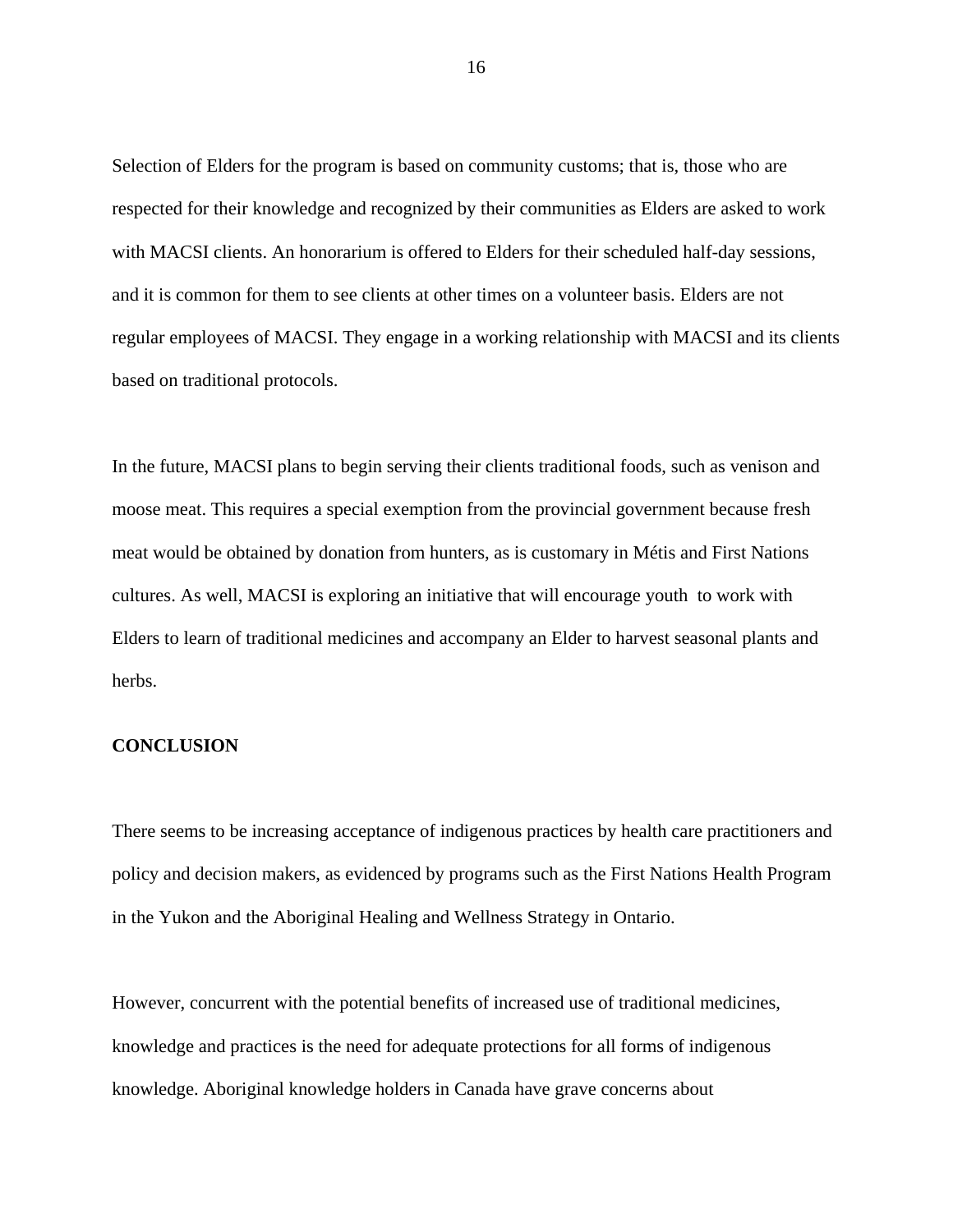misappropriation of this knowledge for commercial purposes. Concerns also continue regarding the federal government's lack of respect for indigenous knowledge as a valid source of information and evidence for effective policy development. These issues have been explored more fully in other work of the National Aboriginal Health Organization with Aboriginal Elders and Healers. A more complete discussion can be found in the document *Traditional Medicine in Contemporary Contexts: Protecting and Respecting Indigenous Knowledge and Medicines,* by

Dawn Martin-Hill, Ph.D.

 $\overline{a}$ 

One of the key themes of the brief case studies provided that must be reinforced is the fact that any health programs, services, or systems developed must be fully inclusive of First Nations, Inuit, and Métis at all levels. The respect for, and use of, indigenous knowledge and practices in the development and implementation of public health programs can only hope to succeed if the holders of that knowledge are allowed to define the how, when, where, who, what and why of its utilization in the best service of Aboriginal Peoples.

http://bolt.lakeheadu.ca/~jomeara/canadianLanguages.html 5

<sup>&</sup>lt;sup>1</sup> Health Canada. *Aboriginal Peoples Survey 2001 – Initial Findings: Well-Being of the Non-Reserve Aboriginal Population* (Ottawa: Minister of Industry, 2003), quoted in Canadian Institute for Health Information, *Improving the Health of Canadians 2004* (Ottawa: Canadian Institute for Health Information, 2004), p. 86. Figures are for the nonreserve population, i.e. those not residing on "Indian reserves," and inclusive of those self-identifying as North American Indian, Métis or Inuit.

 $2^2$  Rodolfo Stavenhagen United Nations Commission on Human Rights Report of the Special Rapporteur on the situation of human rights and fundamental freedoms of indigenous peoples, Rodolfo Stavenhagen, Addendum: Mission to Canada, E/CN.4/2005/88/Add. 3, p. 10.

<sup>&</sup>lt;sup>3</sup> National Aboriginal Health Organization. Aboriginal Women and Girls' Health Roundtable Report, (Ottawa, Ontario) 2005.

<sup>&</sup>lt;sup>4</sup> Lakehead University. Introduction to Native American Linguistics, Department of Languages. "Handout 1:Currently Spoken Canadian Aboriginal Languages". 1999.

 $h_0$  http://www12.statcan.ca/english/census01/products/analytic/companion/lang/canada.cfm#aboriginal

<sup>&</sup>lt;sup>6</sup> National Aboriginal Health Organization, First Nations and Métis Health Public Opinion Poll (Ottawa, Ontario) 2003, pg. 11,12.

<sup>7</sup> Statistics Canada. *A Portrait of Aboriginal Children Living in Non-reserve Areas: Results from the 2001 Aboriginal Peoples Survey* (Ottawa: Minister of Industry, July 2004), p. 17-19.